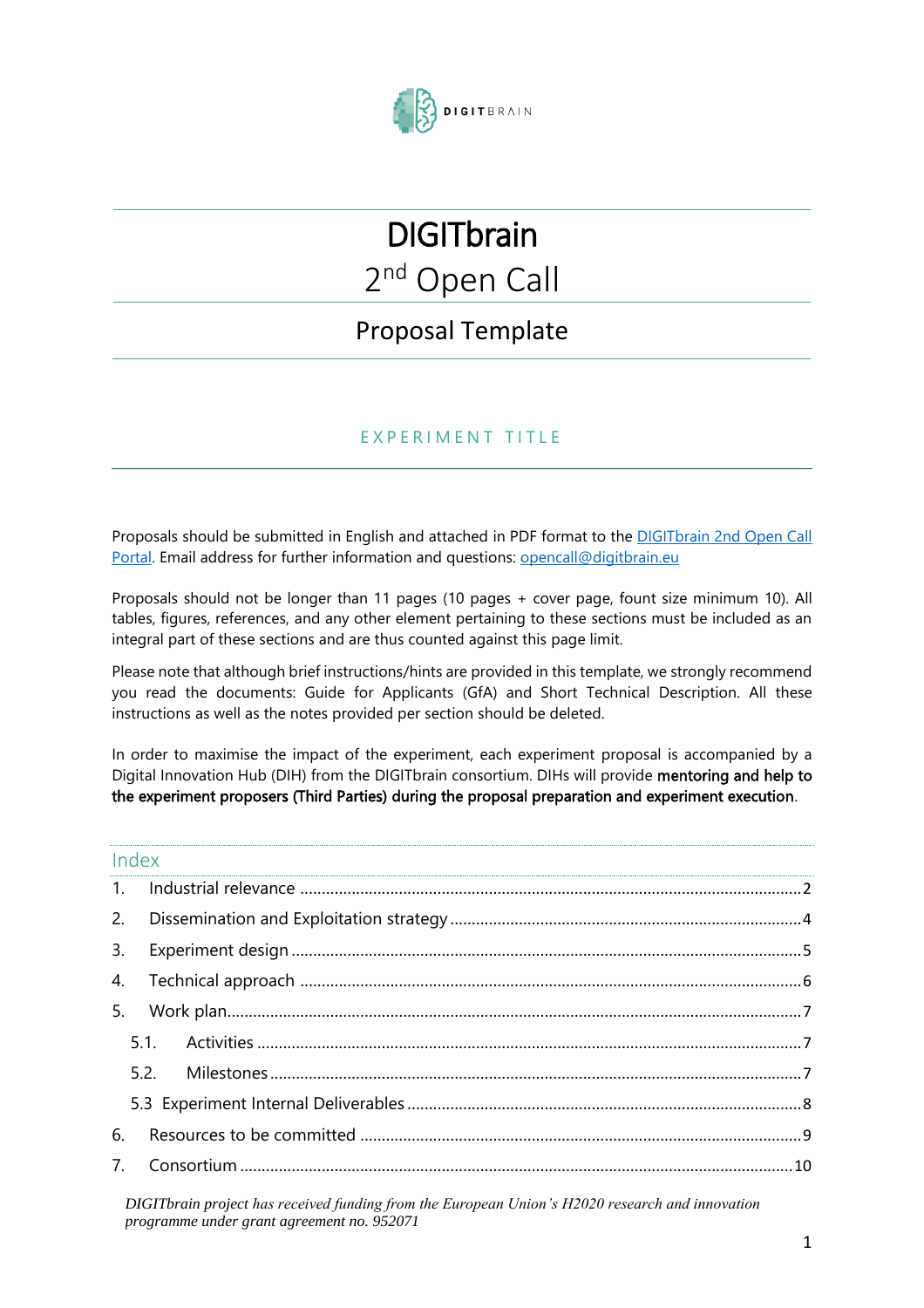

## <span id="page-1-0"></span>1. Industrial relevance

### Length: Maximum 2 pages (KPI table below excluded)

Which Industrial Product shall be simulated / optimised / customised? What is the duration and cost of the current production / manufacturing process?

What kind of resources from DIGITbrain Platform do you intend to use: Edge, Cloud, HPC Computing and how?

Does the simulation / optimization / analytics / modelling already exist or are you planning to develop it during the project?

Which pre-existing software do you plan to bring to "the project" and use?

How much compute time / data processing time is currently required? To which extent does this render the current process to be unprofitable?

### Which benefits are intended to be achieved for the end user(s)?

If possible, quantify these benefits in terms of:

- Process / tool / solution innovation
- Cost savings
- Time reduction [engineering hours / engineering duration / production time / production duration / compute time / compute duration]
- Process / product quality improvements
- Job creation
- Other

#### In which market is the resulting product positioned?

#### What is the market size and your market share?

What is the expected growth of your market share, considering that the above advantages will be achieved in a period of 1 to 5 years? Please characterise potential adjacent market segments that you want to address with the results of this experiment in a similar way.

#### Which benefits are intended to be achieved for technical partners (ISV or others) involved in the experiment?

Please quantify in terms of:

- Software product innovation / improvement
- New distribution possibilities
- Scalability / flexibility
- Interoperable workflows
- Job creation
- New business models
- **Other**

In which market is the above software positioned? What is the market size and your market share? What is the expected growth of your market share given that the above benefits are achieved in a 1 to 5 years perspective? Please characterise potential adjacent market segments that you want to address with the results of this experiment in a similar way.

What do you think is the [technical / economic] impact of your experiment on the DIGITbrain Platform? Please discuss from the end user and independent software vendor / value-added reseller perspective.

• Please complete the following table for each partner in the consortium individually. This table is not included in the 2 pages limitation:

*DIGITbrain project has received funding from the European Union's H2020 research and innovation programme under grant agreement no. 952071*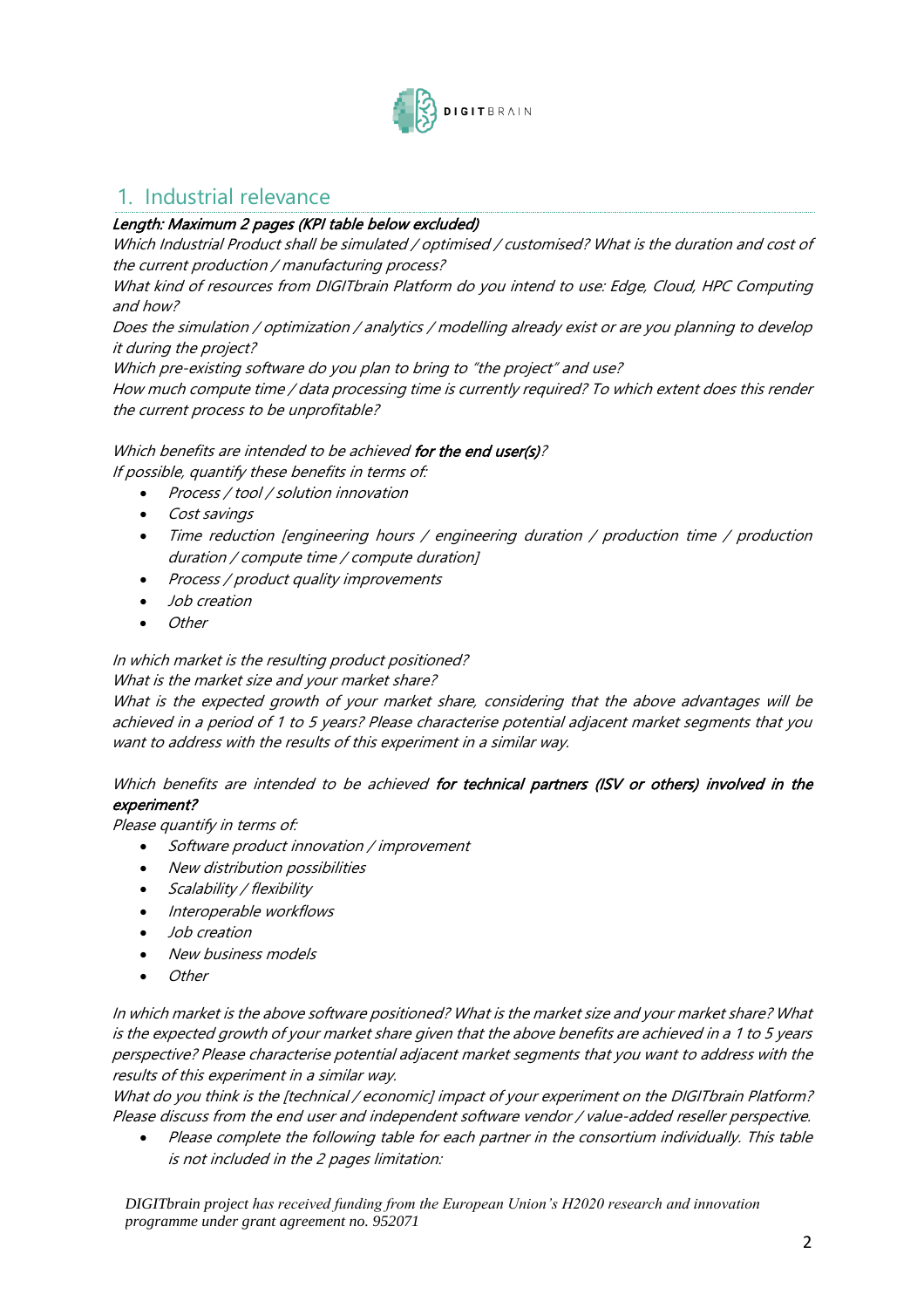

|                      |                                 | <b>KPI Metrics</b>                        |                                                 |                                    |                                     |                                                                  |                                                            |                                                      |                                        |                                        |
|----------------------|---------------------------------|-------------------------------------------|-------------------------------------------------|------------------------------------|-------------------------------------|------------------------------------------------------------------|------------------------------------------------------------|------------------------------------------------------|----------------------------------------|----------------------------------------|
| Partner<br>name      | Year<br>after<br>experi<br>ment | Enhanced/<br>new<br>products/<br>services | <b>Increas</b><br>e in<br>turn-<br>over<br>[KE] | Increase<br>in.<br>employ-<br>ment | <b>New</b><br>contacts/<br>partners | <b>More</b><br>effi-<br>cient<br>busi-<br>ness<br>pro-<br>cesses | Reduc-<br>tion in<br>time to<br>pro-<br>$duct$ /<br>market | Improve-<br>ment in<br>customer<br>satisfac-<br>tion | Increase<br>in<br>business<br>practice | <b>Partners</b><br>in new<br>countries |
|                      | 1                               |                                           |                                                 |                                    |                                     |                                                                  |                                                            |                                                      |                                        |                                        |
| Partner 1            | 5                               |                                           |                                                 |                                    |                                     |                                                                  |                                                            |                                                      |                                        |                                        |
|                      | 1                               |                                           |                                                 |                                    |                                     |                                                                  |                                                            |                                                      |                                        |                                        |
| Partner <sub>2</sub> | 5                               |                                           |                                                 |                                    |                                     |                                                                  |                                                            |                                                      |                                        |                                        |
| Partner              | 1                               |                                           |                                                 |                                    |                                     |                                                                  |                                                            |                                                      |                                        |                                        |
|                      | 5                               |                                           |                                                 |                                    |                                     |                                                                  |                                                            |                                                      |                                        |                                        |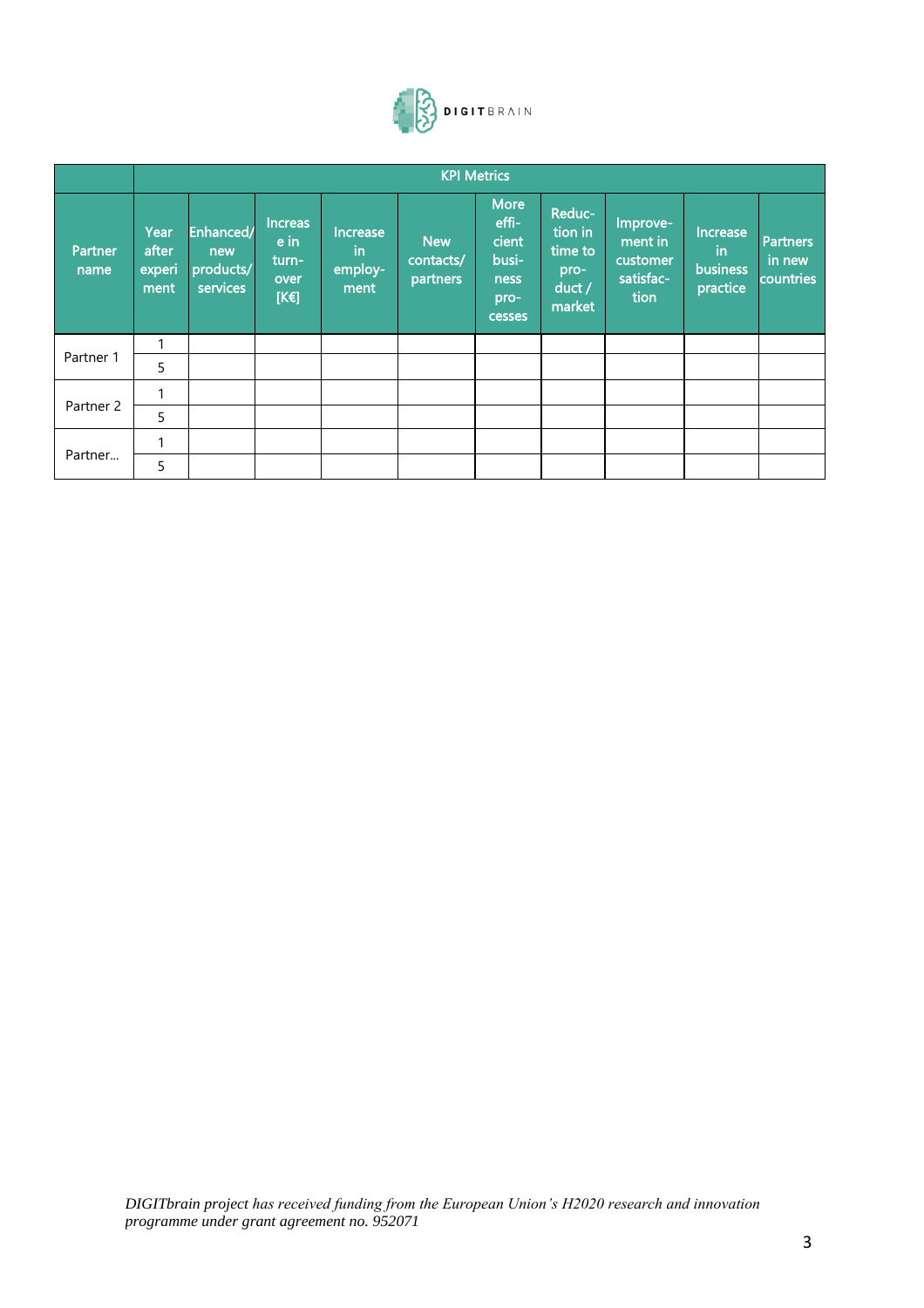

### <span id="page-3-0"></span>2. Dissemination and Exploitation strategy

#### Length: Maximum 1 page

How are you going to address the previously mentioned markets?

Which dissemination activities are planned during and after the lifespan of the experiment?

How are the results going to be exploited during and beyond the lifespan of the experiment? Provide a clear roadmap and exploitation plan. (Please note that commercial exploitation of results is mandatory for each experiment.)

Note that using the Digital Agora as part of the commercialization and exploitation is mandatory. So, how will you utilize the Digital Agora for the exploitation of the results? Do you aim for

- a) a direct commercialization with your customers (i.e., independent frontend with owned marketing, support, and billing) or
- b) an indirect commercialization via the operators of the DIGITbrain product (i.e., common frontend with marketing, support, and billing conducted by the operators of the DIGITbrain product).

How would you like to scale up after the end of the experiment to include other users, markets, countries, etc.?

How are you going to continue the partnership of this experiment after the end of the project?

Please discuss the above-mentioned points from the end user(s), independent software vendor(s)/value-added reseller(s), and any other relevant stakeholder(s) perspective.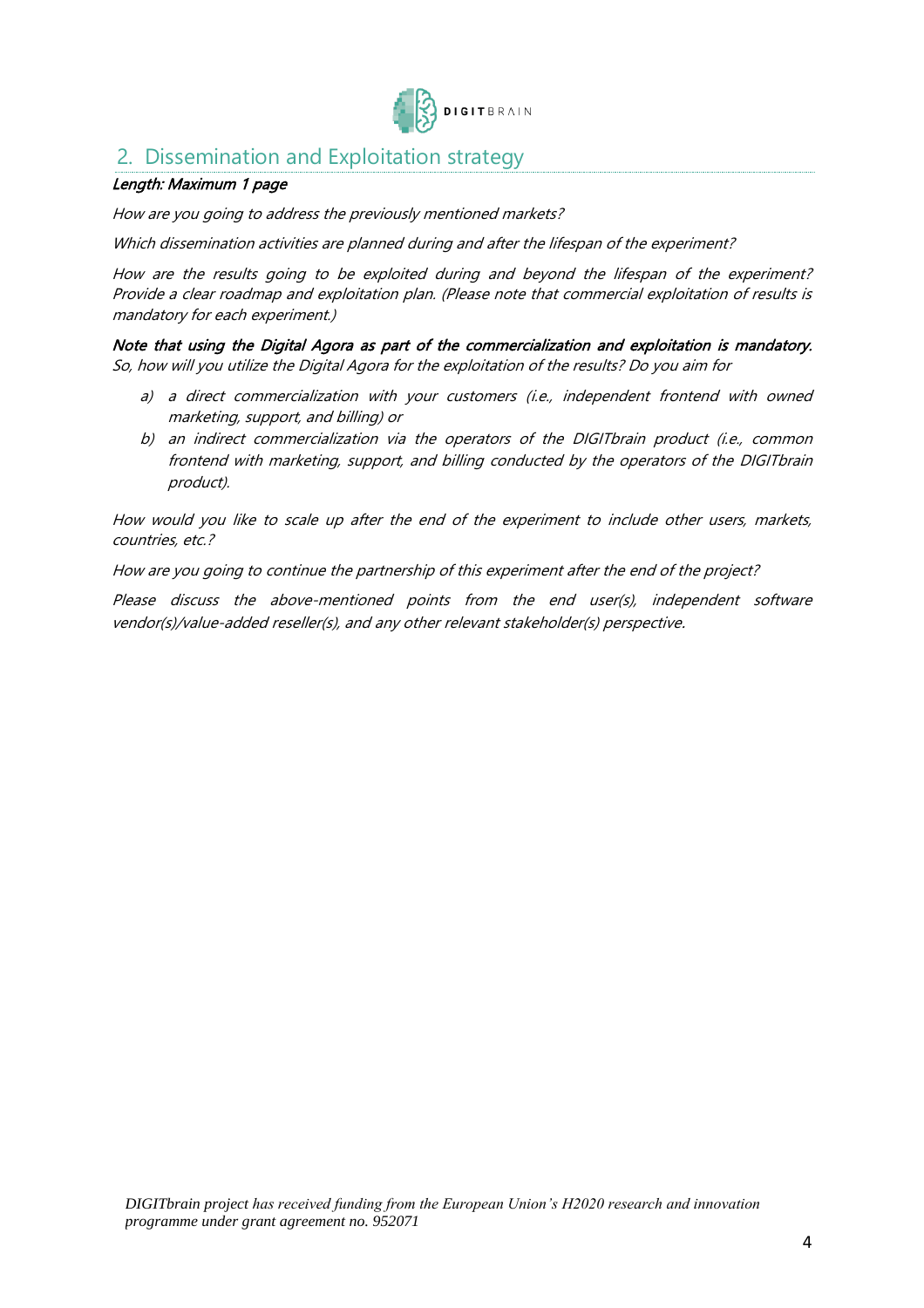

### <span id="page-4-0"></span>3. Experiment design

#### Length: Maximum 1 page

What are the driving questions for the experiment? What do you want to learn / know / prove?

How will the experiment provide evidence and answers to the driving questions?

What are the key aspects (ingredients) to your experiment?

What are the steps (recipe) of your experiment?

From all partners' perspective (end user and technical partners involved):

- What are the minimum criteria needed to be fulfilled?
- What is the current baseline for the stated criteria?
- How you plan to assess whether the criteria have been achieved by the end of the experiment?

Note: In this section, please provide a description of what the experiment shall demonstrate / develop, and in the next section you need to describe how the experiment shall be developed from a technical point of view.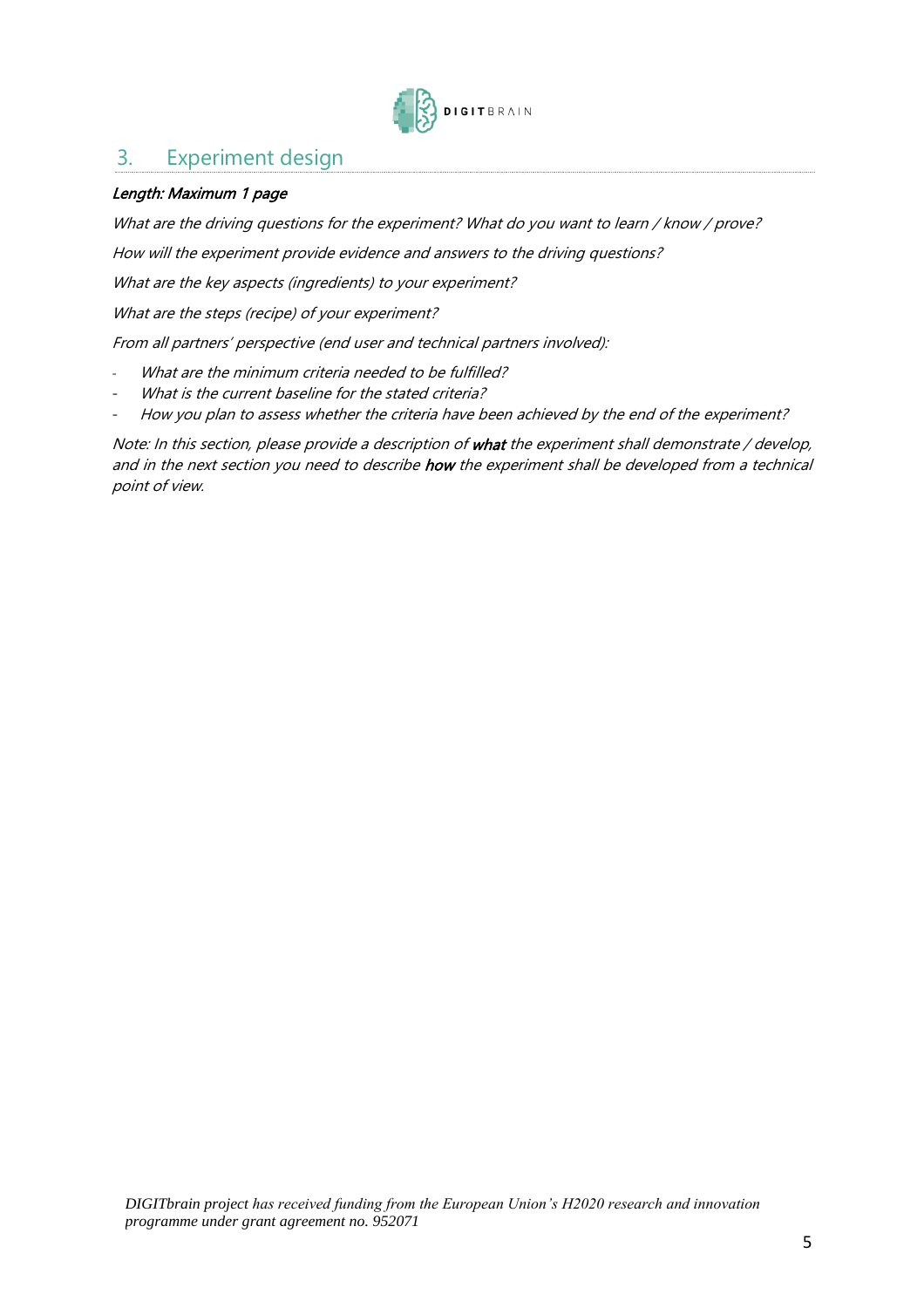

## <span id="page-5-0"></span>4. Technical approach

#### Length: Maximum 2 pages

Explain how you want to implement and run the experiment.

- What are the building blocks of your solution, e.g., the components of your software, the steps of the process?
- Which changes do you plan to perform on the building blocks, e.g., modularisation and cloudification of your software?
- How are the building blocks related, how is their interplay, and how will they be integrated?
- Regarding the software planned to be used by the partners in the experiments:
	- o Does the software already exist?
	- o Is the software Open Source?
	- o Do the experiment partners have access to the source code or a programming interface (API) of the software to adapt the software to the needs of the experiment and the DIGITbrain Platform?
	- o Is the SW owned (Intellectual Property) of one/some of the experiment partner(s)?
- How do you want to publish your developments within the DIGITbrain Platform and make them sustainable beyond the project's duration?
- Please specifically refer to challenges (if any) related to:
	- o use of factory / manufacturing data / data stemming from sensors / Industrial Products;
	- o working with data streams;
	- o combination and utilisation of various Assets of Digital Twins;
	- $\circ$  establishing collaboration / data sharing / integration / data feedback along the product life cycle;
	- o use of data analytics as part of your experiment;
	- o use of life-cycle assessment (LCA) within your experiment to show improvements w.r.t. eco-friendliness
- Please estimate the compute resources (cloud and / or HPC resources) that you will need to conduct your experiment. How many core computing hours and how much storage will you require?

Please describe the technical approach, introduce the corresponding activities and involvement of partners, so you can relate to them in the tables in Section 5. Note the tables in Section 5 do not provide enough space for activity descriptions. We expect the activities to be described here. Introduce titles for your experiment activities so you can use them as table entries in the next section.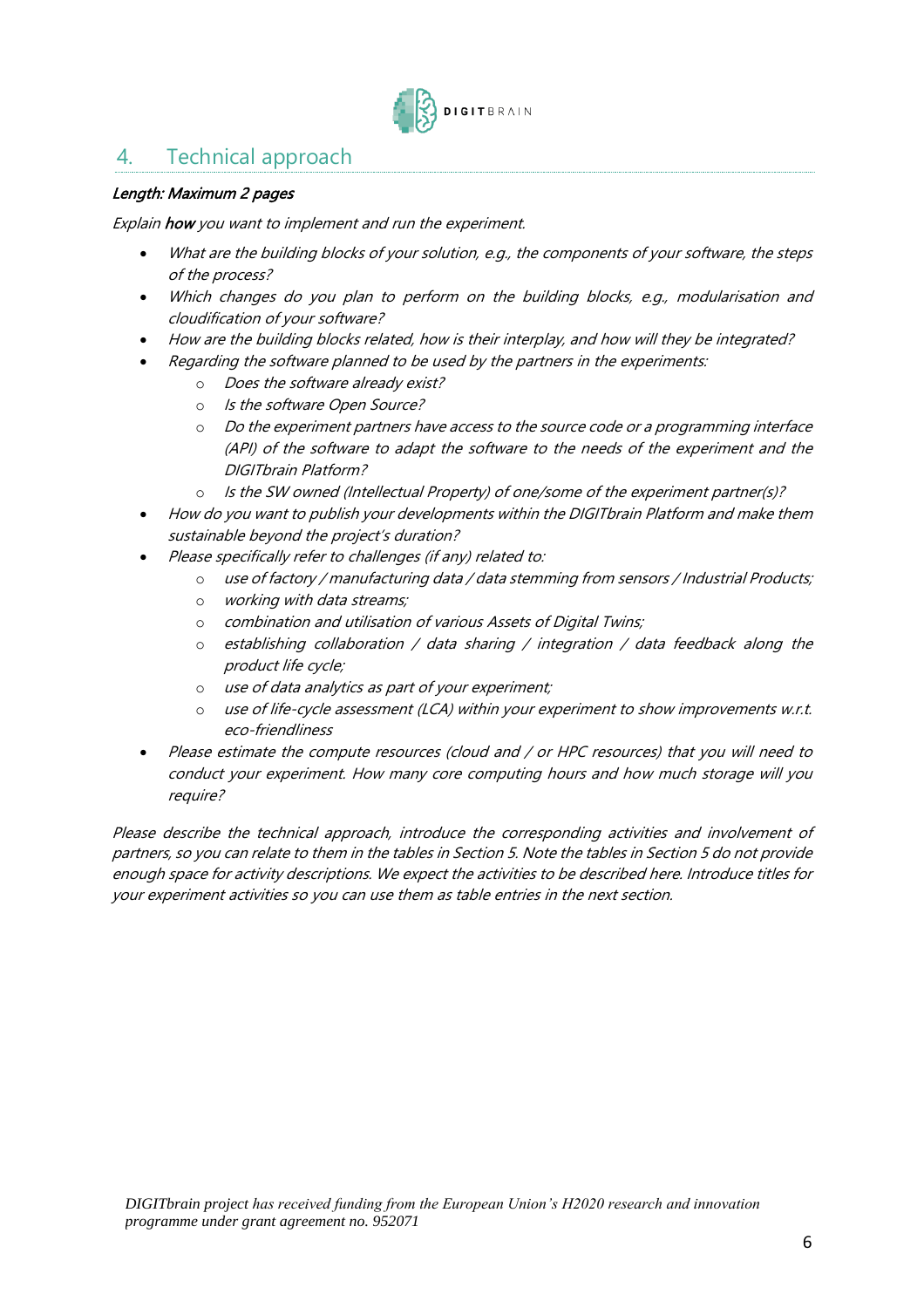

# <span id="page-6-0"></span>5. Work plan

### Length: Maximum 1 page

Please fill the tables for the activities described in Section 5 introducing milestones and deliverables.

### <span id="page-6-1"></span>5.1. Activities

| <b>Activity No</b>         | Activity name | Lead participant<br>no.          | Person-<br>months   | <b>Start</b><br>month | End<br>month |
|----------------------------|---------------|----------------------------------|---------------------|-----------------------|--------------|
| <activity #=""></activity> | <name></name> | <participant #=""></participant> | $\langle # \rangle$ | <#>                   | <#>          |
|                            | <b>TOTAL</b>  |                                  |                     |                       |              |

There are four mandatory activities:

(1) to collect technical and usability requirements (typically run in the first 3 months of the course of the experiment),

(2) to design and analyse suitable business model(s) for the commercial exploitation of the results (typically accompanies the full duration of the experiment),

(3) to evaluate the outcomes of the experiment (typically run in the last 3 months of the course of the experiment), and

(4) to monitor progress and results by writing a six-month progress report and a final report and attend and contribute to the relevant project review meeting as organised by the European Commission (the review is likely to take place after the experiment).

<span id="page-6-2"></span>These four tasks will be carried out in collaboration with the relevant DIGITbrain technical partners and DIHs (for more information please refer to our detailed Guide for Applicants).

### 5.2. Milestones

| Milestone No.                | l Milestone name l | Activity(-ies)<br>involved | Due month | $\blacksquare$ Means of verification $\P$ |
|------------------------------|--------------------|----------------------------|-----------|-------------------------------------------|
| <milestone #=""></milestone> | <name></name>      | <activity #=""></activity> | <#>       | <text></text>                             |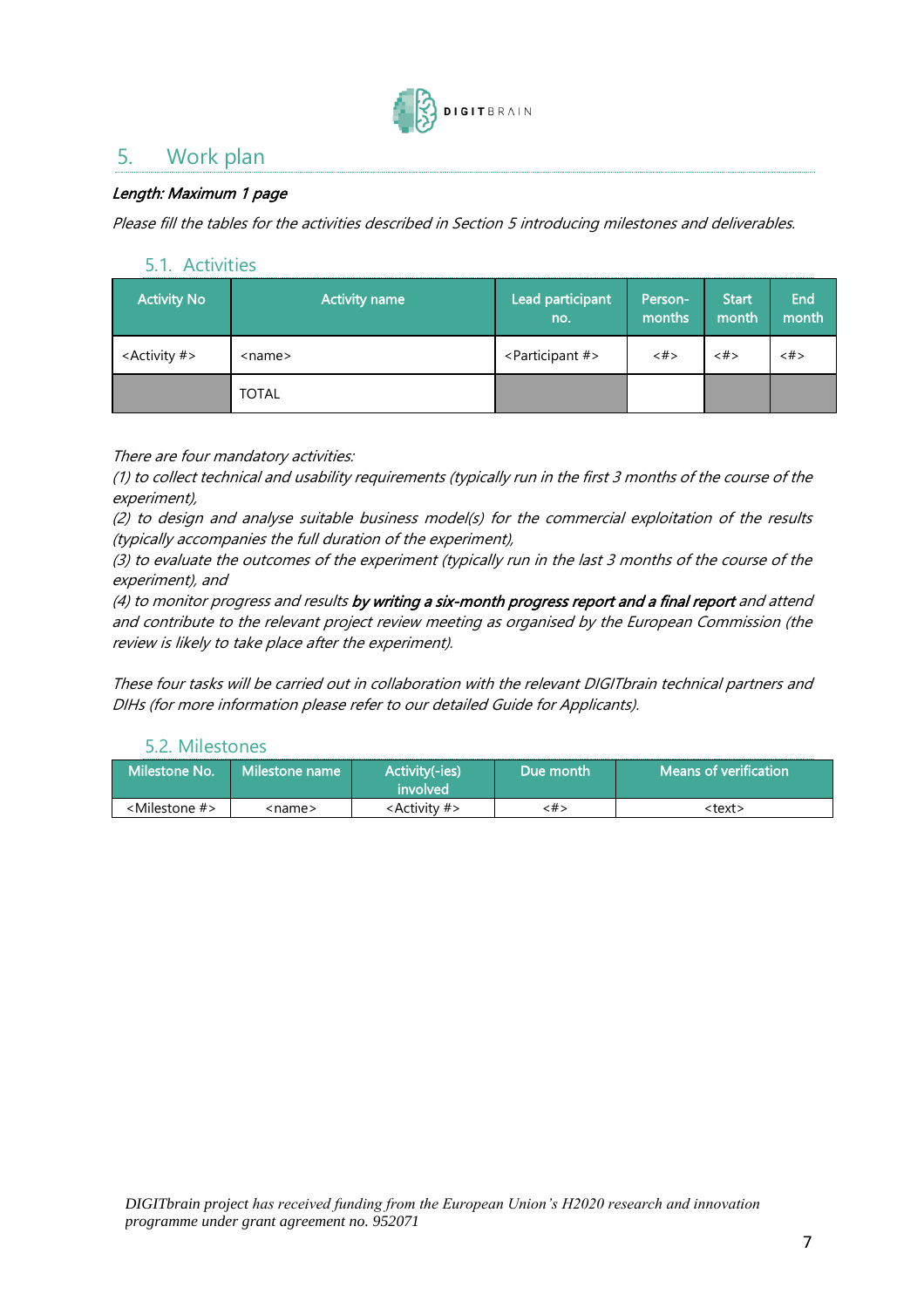

### 5.3 Experiment Internal Deliverables

<span id="page-7-0"></span>

| <b>Internal</b><br>Del. No. | l Deliverable name | Activity(-ies)<br>involved | Nature <sup>1</sup> | $\blacksquare$ Dissemination level $^{2+}$ | ' Due month. |
|-----------------------------|--------------------|----------------------------|---------------------|--------------------------------------------|--------------|
| <#>                         | <name></name>      | <activity #=""></activity> | R/P/D/ other        | PU/PP/RE/CO                                | <#>          |

NB:

In addition to the experiment's internal deliverables listed above, there are further obligations related to DIGITbrain reporting activities.

Internal deliverables are supposed to be used for internal synchronization and their content can be used for the above-mentioned progress reports and the project deliverables.

<sup>&</sup>lt;sup>1</sup> Please indicate the nature of the deliverable using one of the following codes:

 $R =$  Report,  $P =$  Prototype,  $D =$  Demonstrator,  $O =$  Other

<sup>&</sup>lt;sup>2</sup> Please indicate the dissemination level using one of the following codes: PU = Public

PP = Restricted to other programme participants (including the Commission Services).

RE = Restricted to a group specified by the consortium (including the Commission Services).

CO = Confidential, only for members of the consortium (including the Commission Services).

*DIGITbrain project has received funding from the European Union's H2020 research and innovation programme under grant agreement no. 952071*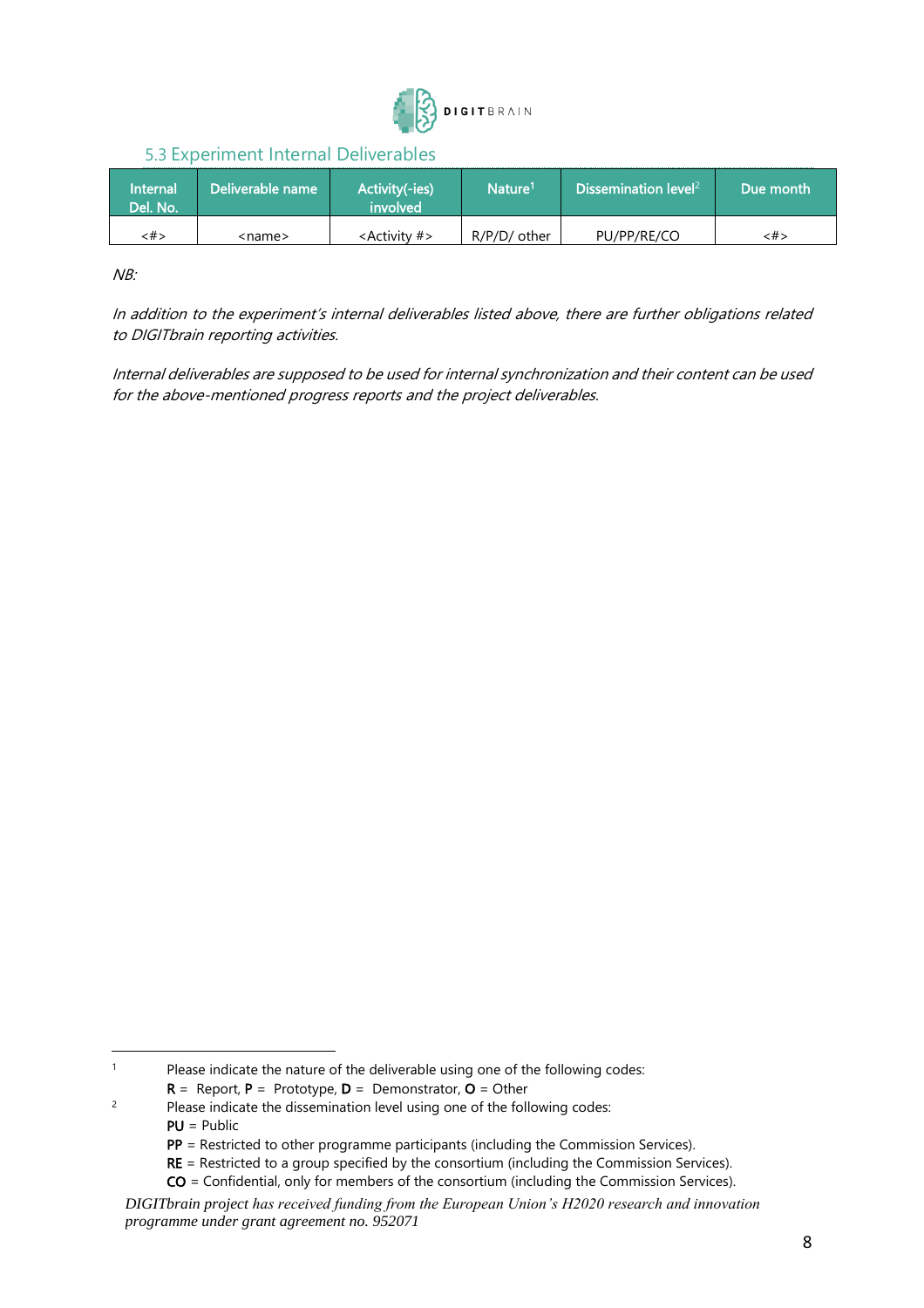

### <span id="page-8-0"></span>6. Resources to be committed

### Length: Maximum 1 page

| Participant | Participant<br>short name |                                    |                                       | Estimated eligible costs                   | Reim-                               | Requested EC                     |                            |                             |
|-------------|---------------------------|------------------------------------|---------------------------------------|--------------------------------------------|-------------------------------------|----------------------------------|----------------------------|-----------------------------|
| number      |                           | <b>Effort</b><br>(PM) <sup>5</sup> | Personne<br>l costs<br>$(\epsilon)^6$ | Other<br>direct<br>costs<br>$(\epsilon)^7$ | Indirect<br>costs<br>$(\epsilon)^8$ | Total<br>costs<br>$(\epsilon)^9$ | burse-<br>ment<br>rate $3$ | contribution $(\epsilon)^4$ |
| 1 (Lead)    | $<$ name $>$              | <#>                                | <#>                                   | $$\langle  # \rangle$$                     | <#>                                 | <#>                              | $<\#$                      | <#>                         |
| 2           |                           |                                    |                                       |                                            |                                     |                                  |                            |                             |
| 3           |                           |                                    |                                       |                                            |                                     |                                  |                            |                             |
|             |                           |                                    |                                       |                                            |                                     |                                  |                            |                             |
| Total       |                           |                                    |                                       |                                            |                                     |                                  |                            |                             |

Please fill the table. Explain clearly and justify your (types of) costs (other direct, etc.), e.g.:

- travel costs (kick-off meeting for the new experiments, review meeting, intermediate meeting/code-camp …)
- software licenses
- etc.

Please take into account that the general numbers of your experiment (per partner and the sum) must match the total. Also make sure that this table contains the same numbers you fill in the online platform.

<sup>&</sup>lt;sup>3</sup> Reimbursement rate is 70% for profit-companies

<sup>4</sup> Requested EC Contribution is maximum: Total costs \* Reimbursement rate.

<sup>5</sup> Please indicate the estimated effort in Person Months (PM)

<sup>&</sup>lt;sup>6</sup> This is the overall personnel cost that is calculated by multiplying the effort (in PM) with the average cost of one PM in your organisation. Please note that personnel costs must not contain profit margins.

 $7$  Other direct costs include travel, subsidence, software licences, etc. Please note that other direct costs must not contain profit margins.

<sup>&</sup>lt;sup>8</sup> Indirect costs are calculated as 25% of all direct costs (0.25\*(Personnel costs + Other direct costs)).

<sup>&</sup>lt;sup>9</sup> Total costs are the sum of Personnel costs, Other direct costs, and Indirect costs.

*DIGITbrain project has received funding from the European Union's H2020 research and innovation programme under grant agreement no. 952071*